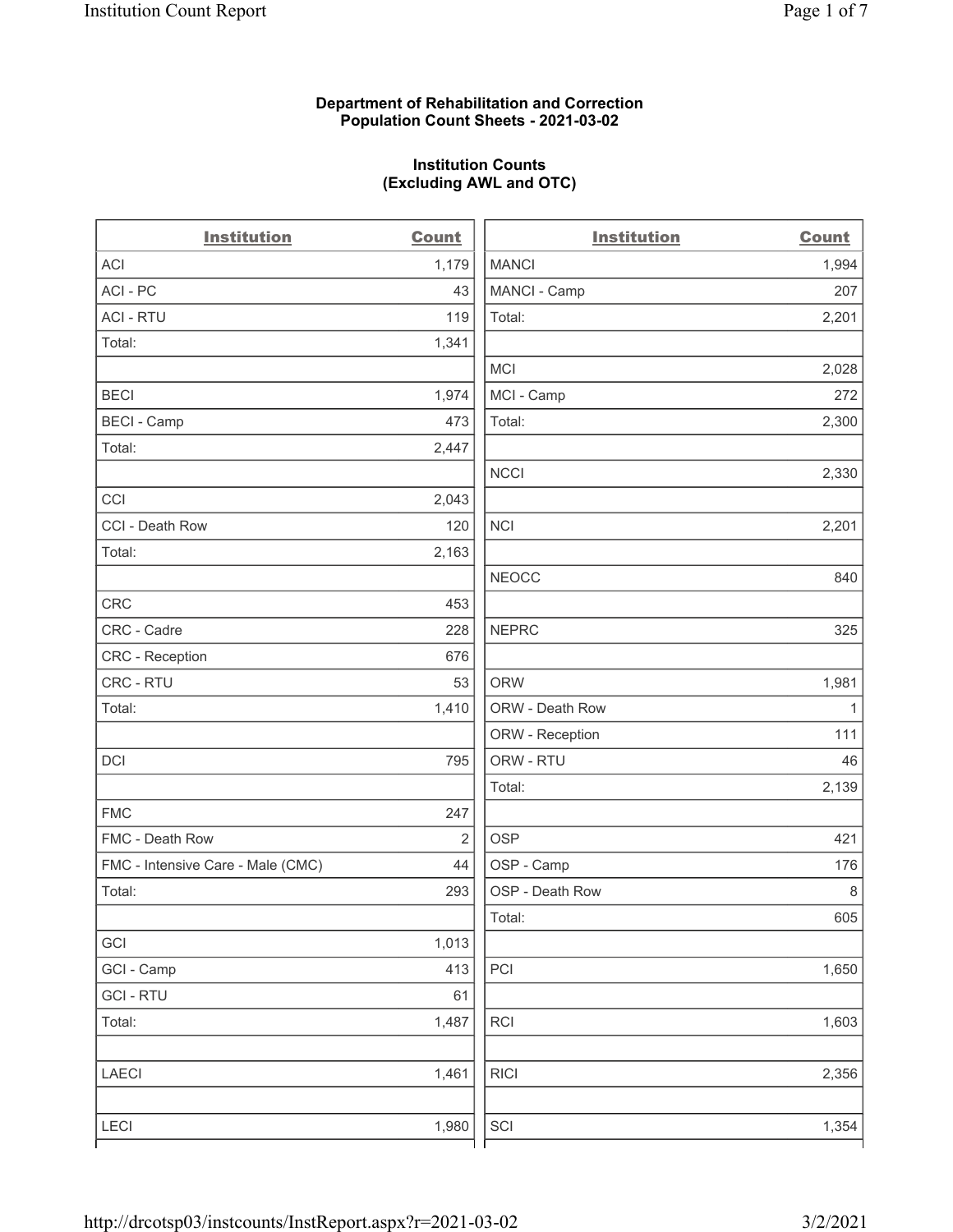|                          |       |                | <b>Total Population:</b> | 43,276 |
|--------------------------|-------|----------------|--------------------------|--------|
|                          |       |                |                          |        |
|                          |       | Total:         |                          | 1,214  |
|                          |       | <b>WCI-RTU</b> |                          | 29     |
|                          |       | <b>WCI</b>     |                          | 1,185  |
| Total:                   | 2,165 |                |                          |        |
| MACI - Minimum           | 1,232 | Total:         |                          | 811    |
| <b>MACI</b>              | 933   | TOCI - PC      |                          | 139    |
|                          |       | <b>TOCI</b>    |                          | 672    |
| Total:                   | 1,235 |                |                          |        |
| <b>LORCI - Reception</b> | 147   | Total:         |                          | 1,317  |
| <b>LORCI - Cadre</b>     | 231   | TCI - Camp     |                          | 331    |
| LORCI                    | 857   | <b>TCI</b>     |                          | 986    |
|                          |       |                |                          |        |
| LOCI                     | 1,920 | Total:         |                          | 1,156  |
|                          |       | SOCF - RTU     |                          | 2      |
| Total:                   | 2,157 | <b>SOCF</b>    |                          | 1,154  |
| LECI - Camp              | 177   |                |                          |        |

\* The Total Population includes 30 Offenders with Reason Codes 30 & 31. \*\* The Total Population includes 34 Offenders with Reason Code 0A.

# Male Population by Security Level (Include AWL and Exclude OTC)

| <b>Security Level</b>  |                   | <b>Body</b> | <b>AWL</b> | $(-OTC)$ | <b>Total</b> |
|------------------------|-------------------|-------------|------------|----------|--------------|
| <b>Total Level E</b>   |                   | 904         | 5          | 4        | 905          |
| Total Level 4          |                   | 1,292       |            | 6        | 1,293        |
| Total Level 3          |                   | 9,447       | 85         | 77       | 9,455        |
| Total Level 2          |                   | 14,714      | 127        | 98       | 14,743       |
| Total Level 1          |                   | 13,445      | 95         | 58       | 13,482       |
| <b>Total Death Row</b> |                   | 134         | 0          | $\Omega$ | 134          |
|                        | <b>Total Male</b> | 39,936      | 319        | 243      | 40,012       |

#### Female Population by Institution (Include AWL and Exclude OTC)

| <b>Institution</b>     | <b>Body</b> | <b>AWL</b> | $(-OTC)$ | <b>Total</b> |
|------------------------|-------------|------------|----------|--------------|
| DCI                    | 794         |            | 4        | 794          |
| <b>FMC</b>             |             |            |          |              |
| <b>NEPRC</b>           | 325         |            |          | 326          |
| <b>ORW</b>             | 1,981       | 21         | 13       | 1,989        |
| <b>ORW</b> - Death Row |             |            |          |              |
|                        |             |            |          |              |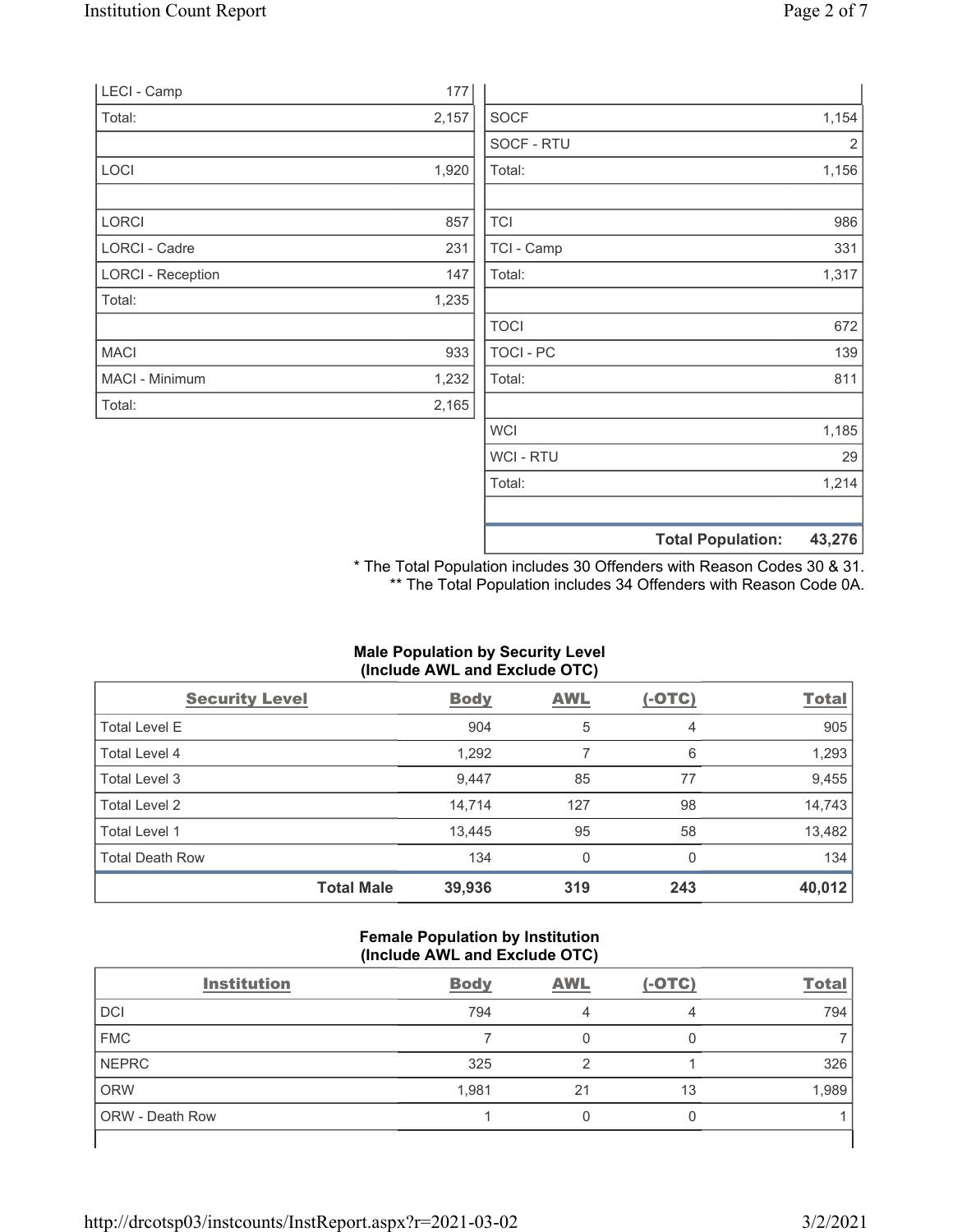| <b>ORW</b> - Reception |                          | 111    |     |     | 111    |
|------------------------|--------------------------|--------|-----|-----|--------|
| ORW - RTU              |                          | 46     |     |     | 46     |
|                        | <b>Total Female</b>      | 3.265  | 27  | 18  | 3,274  |
|                        |                          |        |     |     |        |
|                        | <b>Total Population:</b> | 43,201 | 346 | 261 | 43,286 |

### Male Population by Institution: Security Level 5 and E (Include AWL and Exclude OTC)

| <b>Institution</b>   |                      | <b>Body</b>    | <b>AWL</b>          | $(-OTC)$                  | <b>Total</b>   |
|----------------------|----------------------|----------------|---------------------|---------------------------|----------------|
| CRC - Reception      |                      | 1              | 0                   | 0                         | 1              |
| CRC - RTU            |                      | 6              | $\mathbf 0$         | $\mathbf 0$               | $6\,$          |
| <b>FMC</b>           |                      | 1              | 1                   | $\mathsf 0$               | $\overline{2}$ |
| LECI                 |                      | 19             | $\mathbf 0$         | $\mathbf 0$               | 19             |
| LORCI                |                      | 1              | $\mathbf 0$         | $\mathbf 0$               | 1              |
| <b>LORCI - Cadre</b> |                      | 1              | $\mathsf{O}\xspace$ | $\mathsf{O}\xspace$       | 1              |
| <b>MACI</b>          |                      | 23             | $\mathbf 0$         | $\mathsf 0$               | 23             |
| <b>MANCI</b>         |                      | 25             | $\mathsf{O}\xspace$ | $\mathsf 0$               | 25             |
| <b>NEOCC</b>         |                      | $10$           | $\mathsf{O}\xspace$ | $\mathbf 0$               | 10             |
| <b>OSP</b>           |                      | 171            | 1                   | 1                         | 171            |
| RCI                  |                      | 18             | $\mathbf 0$         | $\mathbf 0$               | 18             |
| <b>SOCF</b>          |                      | 516            | $\sqrt{3}$          | $\ensuremath{\mathsf{3}}$ | 516            |
| <b>TCI</b>           |                      | $\overline{2}$ | $\mathbf 0$         | $\mathbf 0$               | $\overline{2}$ |
| <b>TOCI</b>          |                      | 102            | $\mathsf{O}\xspace$ | $\mathsf 0$               | 102            |
| <b>TOCI - PC</b>     |                      | 1              | $\mathbf 0$         | $\mathbf 0$               | 1              |
| <b>WCI</b>           |                      | $\overline{2}$ | $\mathbf 0$         | $\mathbf 0$               | $\overline{2}$ |
| WCI - RTU            |                      | 5              | $\mathbf 0$         | $\mathbf 0$               | 5              |
|                      | <b>Total Level 5</b> | 904            | 5                   | 4                         | 905            |

# Male Population by Institution: Security Level 4 (Include AWL and Exclude OTC)

| <b>Institution</b>                | <b>Body</b> | <b>AWL</b> | (-OTC) | <b>Total</b> |
|-----------------------------------|-------------|------------|--------|--------------|
| ACI                               | 5           |            |        |              |
| <b>CRC</b>                        |             |            |        |              |
| CRC - Reception                   | ົ           |            |        |              |
| CRC - RTU                         | 12          |            |        | 12           |
| FMC - Intensive Care - Male (CMC) |             |            |        |              |
| <b>LORCI</b>                      |             |            |        |              |
| <b>LORCI - Reception</b>          |             |            |        |              |
| <b>MACI</b>                       | 15          |            |        | 15           |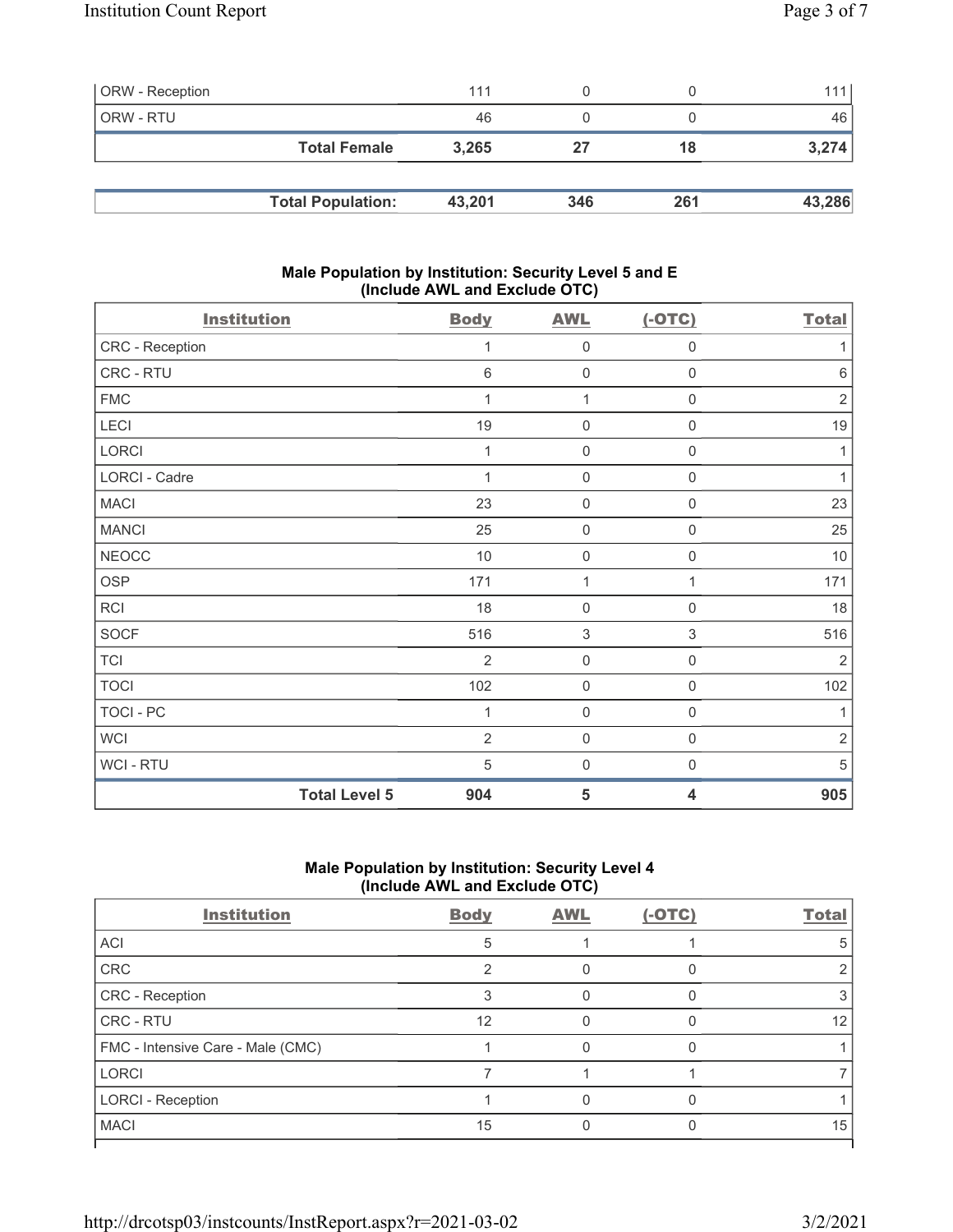| <b>OSP</b>     |                      | 204   |   | 204   |
|----------------|----------------------|-------|---|-------|
| <b>SOCF</b>    |                      | 519   | ິ | 519   |
| SOCF - RTU     |                      |       |   | 2     |
| <b>TOCI</b>    |                      | 499   | ◠ | 500   |
| TOCI - PC      |                      | 16    |   | 16    |
| <b>WCI</b>     |                      | ⌒     |   |       |
| <b>WCI-RTU</b> |                      |       |   |       |
|                | <b>Total Level 4</b> | 1,292 |   | 1,293 |

# Male Population by Institution: Security Level 3 (Include AWL and Exclude OTC)

| <b>Institution</b>       | <b>Body</b>    | <b>AWL</b>          | $(-OTC)$            | <b>Total</b>   |
|--------------------------|----------------|---------------------|---------------------|----------------|
| <b>ACI</b>               | 18             | $\mathsf{O}\xspace$ | $\mathsf{O}\xspace$ | 18             |
| ACI-PC                   | $\overline{7}$ | $\mathsf{O}$        | $\mathbf 0$         | $\overline{7}$ |
| <b>ACI - RTU</b>         | $\mathbf{1}$   | $\mathsf{O}\xspace$ | $\mathsf{O}\xspace$ | $\mathbf{1}$   |
| <b>BECI</b>              | 24             | $\mathsf{O}\xspace$ | $\mathsf 0$         | 24             |
| CCI                      | 24             | $\mathsf{O}\xspace$ | $\mathsf{O}\xspace$ | 24             |
| CRC                      | 359            | $\,8\,$             | $\,8\,$             | 359            |
| CRC - Cadre              | $\sqrt{5}$     | $\mathsf{O}\xspace$ | $\mathsf 0$         | $\sqrt{5}$     |
| CRC - Reception          | 619            | 13                  | 12                  | 620            |
| CRC - RTU                | 33             | $\mathsf{O}\xspace$ | $\mathsf 0$         | 33             |
| <b>FMC</b>               | $\sqrt{5}$     | $\mathsf{O}$        | $\mathsf{O}\xspace$ | $\mathbf 5$    |
| GCI                      | $\,6\,$        | $\mathsf{O}$        | $\mathsf 0$         | $\,6\,$        |
| LAECI                    | 30             | $\mathbf 1$         | $\mathbf 1$         | 30             |
| LECI                     | 1,195          | $\sqrt{2}$          | $\mathbf{1}$        | 1,196          |
| LOCI                     | 20             | $\mathsf{O}\xspace$ | $\mathbf 0$         | 20             |
| LORCI                    | 329            | 27                  | 26                  | 330            |
| <b>LORCI - Cadre</b>     | 90             | $\mathbf 0$         | $\mathsf{O}\xspace$ | 90             |
| <b>LORCI - Reception</b> | 39             | $\sqrt{2}$          | $\overline{2}$      | 39             |
| <b>MACI</b>              | 743            | $\,$ 6 $\,$         | $\,6\,$             | 743            |
| <b>MANCI</b>             | 1,604          | 11                  | 10                  | 1,605          |
| MCI                      | 23             | $\mathbf 0$         | $\mathsf 0$         | 23             |
| <b>NCCI</b>              | 37             | $\mathsf{O}$        | $\mathsf 0$         | 37             |
| NCI                      | 27             | $\mathsf{O}\xspace$ | $\mathsf 0$         | 27             |
| <b>NEOCC</b>             | 661            | $\sqrt{2}$          | $\mathbf{1}$        | 662            |
| <b>OSP</b>               | 13             | $\mathsf{O}\xspace$ | $\mathsf{O}\xspace$ | 13             |
| PCI                      | 48             | $\mathbf 2$         | $\mathbf{1}$        | 49             |
| RCI                      | 1,372          | $\overline{4}$      | $\overline{4}$      | 1,372          |
| <b>RICI</b>              | 21             | $\mathsf{O}\xspace$ | $\mathsf 0$         | 21             |
| SCI                      | 46             | $\mathsf{O}$        | $\mathsf{O}\xspace$ | 46             |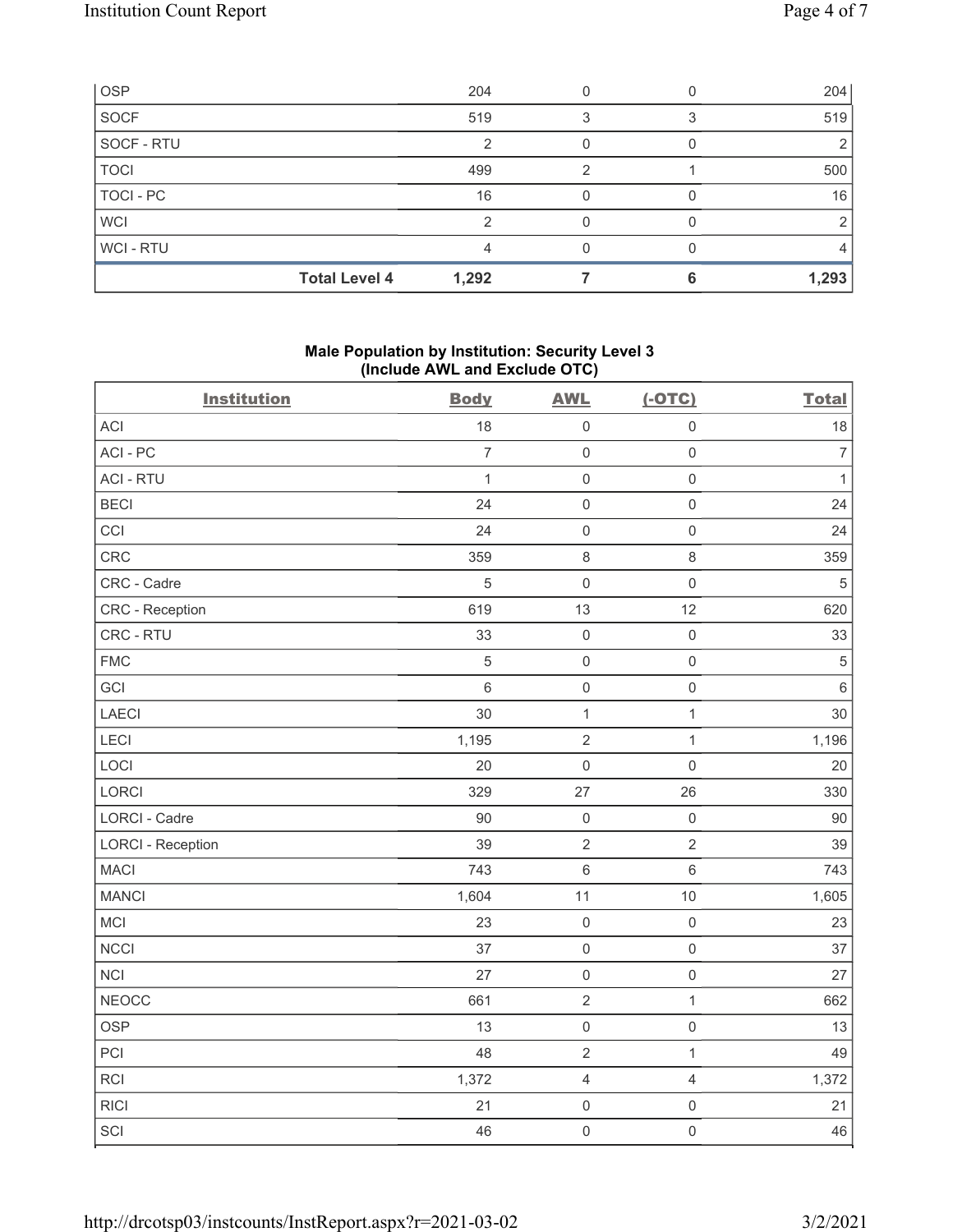| SOCF             |                      | 116   | っ  |    | 118   |
|------------------|----------------------|-------|----|----|-------|
| <b>TCI</b>       |                      | 783   | 2  |    | 783   |
| TCI - Camp       |                      |       |    |    |       |
| <b>TOCI</b>      |                      | 54    |    |    | 54    |
| <b>TOCI - PC</b> |                      | 56    |    |    | 56    |
| <b>WCI</b>       |                      | 1,022 | 3  |    | 1,022 |
| WCI - RTU        |                      | 16    |    |    | 16    |
|                  | <b>Total Level 3</b> | 9,447 | 85 | 77 | 9,455 |

# Male Population by Institution: Security Level 2 (Include AWL and Exclude OTC)

| <b>Institution</b>                | <b>Body</b>  | <b>AWL</b>          | $(-OTC)$            | <b>Total</b> |
|-----------------------------------|--------------|---------------------|---------------------|--------------|
| <b>ACI</b>                        | 629          | $\mathbf 5$         | $\overline{2}$      | 632          |
| ACI-PC                            | 26           | $\mathsf{O}\xspace$ | $\mathsf 0$         | 26           |
| <b>ACI - RTU</b>                  | 88           | $\mathbf{1}$        | $\mathsf{O}\xspace$ | 89           |
| <b>BECI</b>                       | 1,219        | $\overline{7}$      | $\,6\,$             | 1,220        |
| CCI                               | 1,562        | $\boldsymbol{9}$    | $\,6$               | 1,565        |
| <b>CRC</b>                        | 17           | $\sqrt{2}$          | $\sqrt{2}$          | 17           |
| CRC - Cadre                       | 217          | $\mathsf 0$         | $\mathsf 0$         | 217          |
| CRC - Reception                   | 22           | $\,6\,$             | $\,6\,$             | 22           |
| CRC - RTU                         | $\sqrt{2}$   | $\mathbf 0$         | $\mathsf 0$         | $\sqrt{2}$   |
| DCI                               | $\mathbf{1}$ | $\mathsf 0$         | $\mathsf{O}\xspace$ | $\mathbf{1}$ |
| <b>FMC</b>                        | 12           | $\sqrt{2}$          | $\mathsf{O}\xspace$ | 14           |
| FMC - Intensive Care - Male (CMC) | 14           | $\mathsf 0$         | $\mathsf{O}\xspace$ | 14           |
| GCI                               | 434          | $\sqrt{2}$          | $\overline{2}$      | 434          |
| GCI - Camp                        | 1            | $\mathsf 0$         | $\mathsf{O}\xspace$ | $\mathbf{1}$ |
| <b>GCI-RTU</b>                    | 52           | $\mathbf 0$         | $\mathsf 0$         | 52           |
| LAECI                             | 798          | $10$                | $\boldsymbol{9}$    | 799          |
| LECI                              | 760          | $\overline{7}$      | 5                   | 762          |
| LOCI                              | 936          | $\overline{4}$      | $\mathbf{1}$        | 939          |
| <b>LORCI</b>                      | 298          | 17                  | 15                  | 300          |
| LORCI - Cadre                     | 115          | $\mathsf 0$         | $\mathsf{O}\xspace$ | 115          |
| <b>LORCI - Reception</b>          | 76           | $\mathsf 0$         | $\mathsf{O}\xspace$ | 76           |
| <b>MACI</b>                       | 152          | $\mathbf{1}$        | $\mathbf{1}$        | 152          |
| <b>MANCI</b>                      | 349          | $\,6\,$             | $\mathbf 5$         | 350          |
| MCI                               | 1,335        | $\overline{4}$      | $\mathfrak{S}$      | 1,336        |
| <b>NCCI</b>                       | 780          | $\sqrt{4}$          | $\overline{4}$      | 780          |
| NCI                               | 1,229        | $\boldsymbol{7}$    | $\boldsymbol{7}$    | 1,229        |
| <b>NEOCC</b>                      | 169          | $\mathbf{1}$        | $\mathbf{1}$        | 169          |
| PCI                               | 747          | $\,8\,$             | $\mathfrak{S}$      | 752          |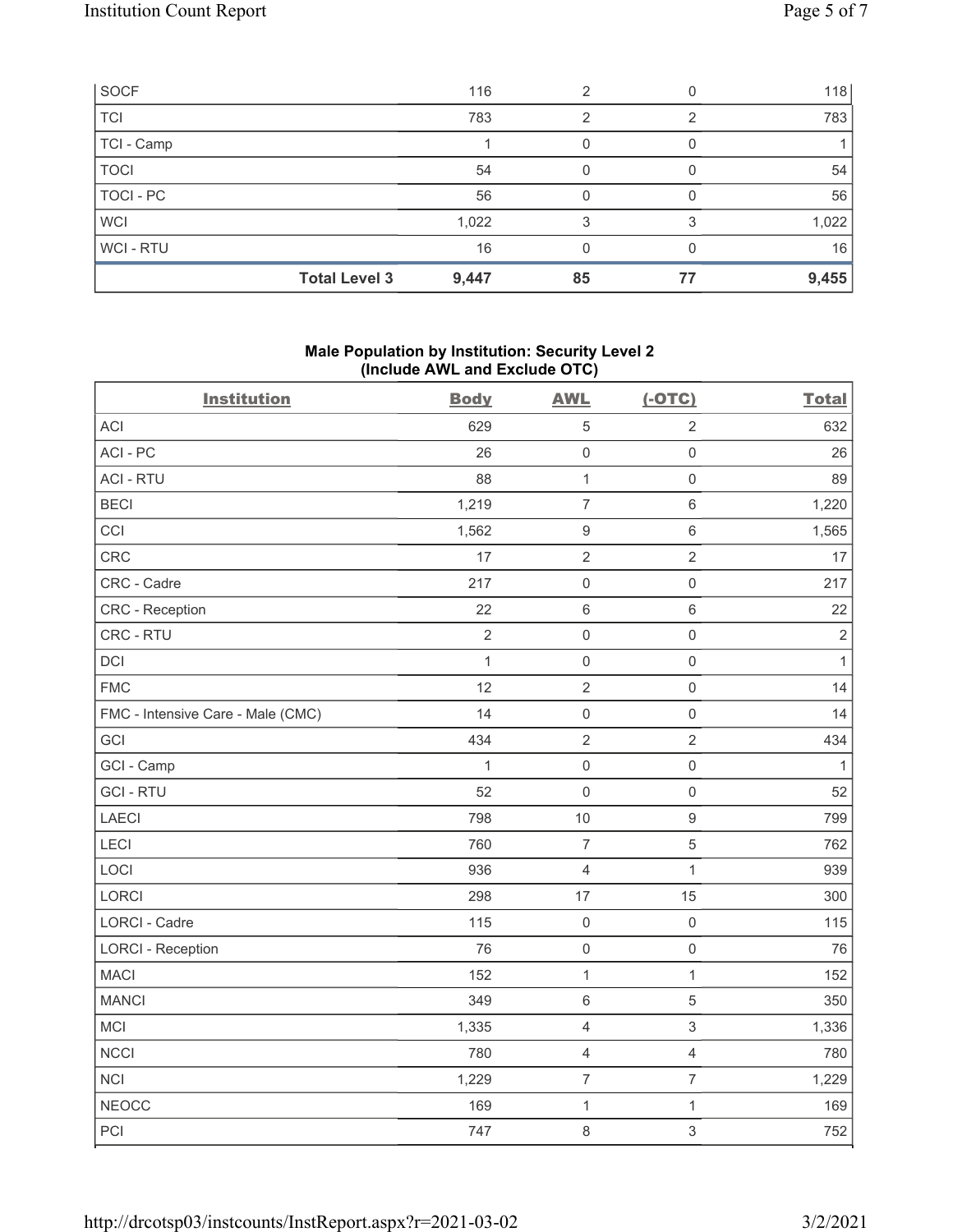| <b>RCI</b>       |                      | 213    | 6   | 5  | 214    |
|------------------|----------------------|--------|-----|----|--------|
| <b>RICI</b>      |                      | 1,274  | 11  | 10 | 1,275  |
| SCI              |                      | 824    |     | 5  | 826    |
| SOCF             |                      | 3      | 0   |    | 3      |
| <b>TCI</b>       |                      | 123    | 0   |    | 123    |
| <b>TOCI</b>      |                      | 15     | O   |    | 15     |
| <b>TOCI - PC</b> |                      | 63     | O   |    | 63     |
| <b>WCI</b>       |                      | 159    |     |    | 159    |
|                  | <b>Total Level 2</b> | 14,714 | 127 | 98 | 14,743 |

### Male Population by Institution: Security Level 1 (Include AWL and Exclude OTC)

| <b>Institution</b>                | <b>Body</b>      | <b>AWL</b>          | $(-OTC)$            | <b>Total</b>     |
|-----------------------------------|------------------|---------------------|---------------------|------------------|
| <b>ACI</b>                        | 526              | $\mathbf{1}$        | $\mathbf{1}$        | 526              |
| ACI-PC                            | 10               | 0                   | $\mathsf{O}\xspace$ | 10               |
| <b>ACI - RTU</b>                  | 30               | $\mathbf 0$         | $\mathsf{O}\xspace$ | 30               |
| <b>BECI</b>                       | 730              | $\overline{4}$      | $\overline{4}$      | 730              |
| <b>BECI - Camp</b>                | 472              | $\mathsf{O}\xspace$ | $\mathsf 0$         | 472              |
| CCI                               | 456              | $\mathbf 0$         | $\mathsf{O}\xspace$ | 456              |
| CRC                               | 16               | $\mathsf{O}\xspace$ | $\mathsf 0$         | 16               |
| CRC - Cadre                       | $6\,$            | $\mathbf 0$         | $\mathbf 0$         | $\,6\,$          |
| CRC - Reception                   | 26               | $6\phantom{1}$      | $6\,$               | 26               |
| <b>FMC</b>                        | 221              | $\mathbf{1}$        | $\mathsf 0$         | 222              |
| FMC - Intensive Care - Male (CMC) | 29               | $\mathsf 0$         | $\mathbf 0$         | 29               |
| GCI                               | 573              | $\,8\,$             | $\sqrt{3}$          | 578              |
| GCI - Camp                        | 412              | $\mathsf{O}\xspace$ | $\mathsf 0$         | 412              |
| <b>GCI-RTU</b>                    | $\boldsymbol{9}$ | $\mathsf 0$         | $\mathsf 0$         | $\boldsymbol{9}$ |
| LAECI                             | 632              | $\boldsymbol{9}$    | $\,8\,$             | 633              |
| <b>LECI</b>                       | $6\,$            | $\mathbf{1}$        | $\mathsf 0$         | $\overline{7}$   |
| LECI - Camp                       | 177              | 0                   | $\mathsf{O}\xspace$ | 177              |
| LOCI                              | 964              | $\,$ 3 $\,$         | $\mathsf{O}\xspace$ | 967              |
| LORCI                             | 222              | $\mathfrak{S}$      | 3                   | 222              |
| <b>LORCI - Cadre</b>              | 25               | $\mathsf 0$         | $\mathsf 0$         | 25               |
| <b>LORCI - Reception</b>          | 31               | $\mathbf 0$         | $\mathsf 0$         | 31               |
| MACI - Minimum                    | 1,232            | 18                  | 14                  | 1,236            |
| <b>MANCI</b>                      | 16               | $\mathbf{1}$        | $\mathbf{1}$        | 16               |
| MANCI - Camp                      | 207              | $\mathsf{O}\xspace$ | $\mathsf 0$         | 207              |
| <b>MCI</b>                        | 670              | $\,$ 3 $\,$         | $\overline{2}$      | 671              |
| MCI - Camp                        | 272              | $\mathbf 0$         | $\mathsf 0$         | 272              |
| <b>NCCI</b>                       | 1,512            | $\,8\,$             | $\,6\,$             | 1,514            |